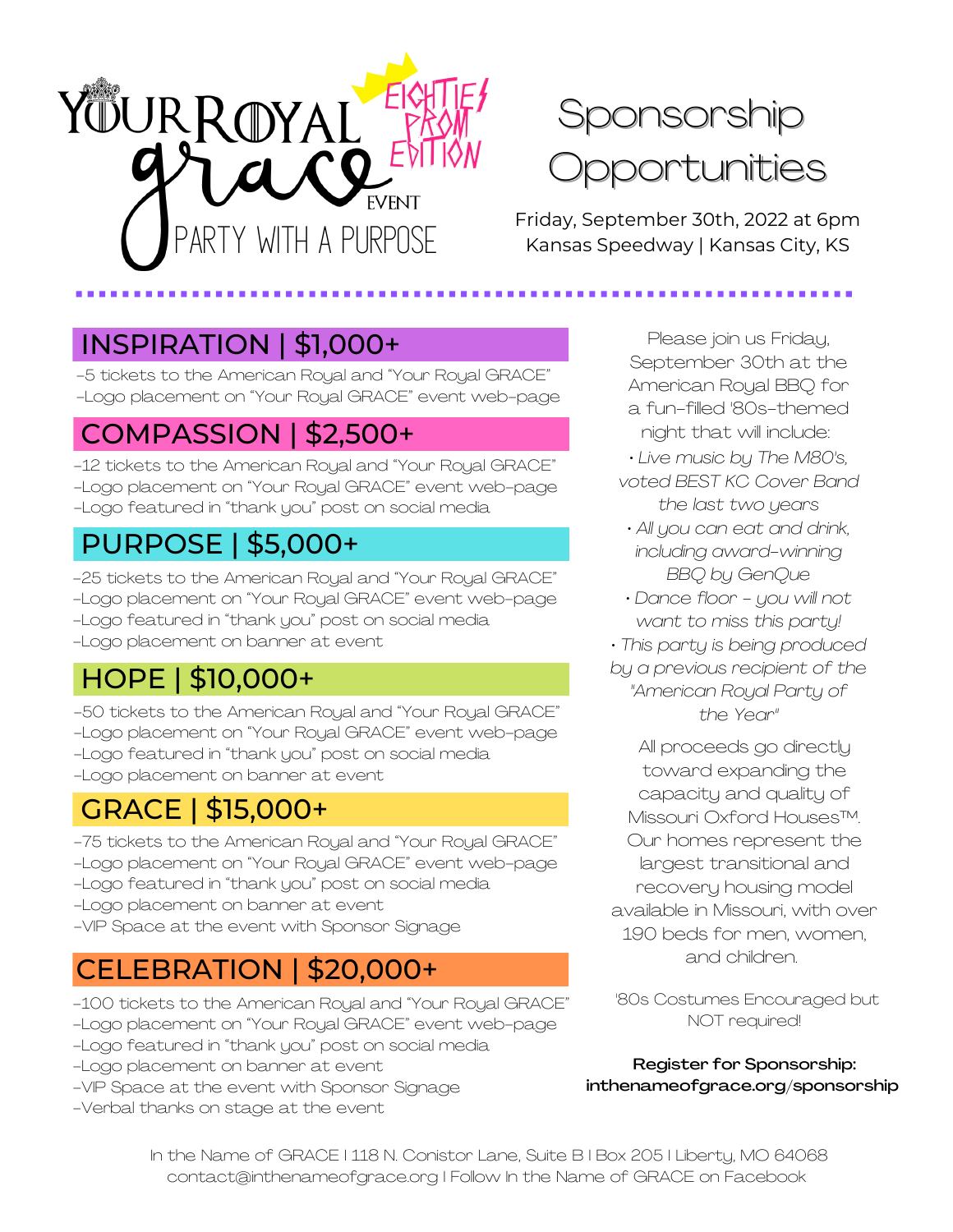

### In-kind Sponsorship Guide

Let us know the value of your in-kind contribution and we'll recognize your generosity with the following benefits:

## \$1,000+

Logo placement on "Your Royal GRACE" event web-page

## \$2,500+

- Logo placement on "Your Royal GRACE" event web-page
- Logo featured in "thank you" post on social media

## \$5,000+

- Logo placement on "Your Royal GRACE" event web-page
- Logo featured in "thank you" post on social media
- Logo placement on banner at event

## \$10,000+

- Logo placement on "Your Royal GRACE" event web-page
- Logo featured in "thank you" post on social media
- Logo placement on banner at event
- Verbal thanks at event

With an '80s prom theme, plenty of great barbeque, and a live '80s cover band, Your Royal GRACE is going to be a party to remember, with plenty of unique opportunities to promote your brand to a fun-loving audience of over 1,000 of Kansas City's most charitable partygoers.

We are looking for in-kind donations of: food, alcohol, paperware, '80s decorations, advertising, t-shirts, swag, bus transportation, prizes for a raffle.

Email contact@inthenameofgrace.org to set up a meeting to discuss your contribution. We can't wait to hear from you!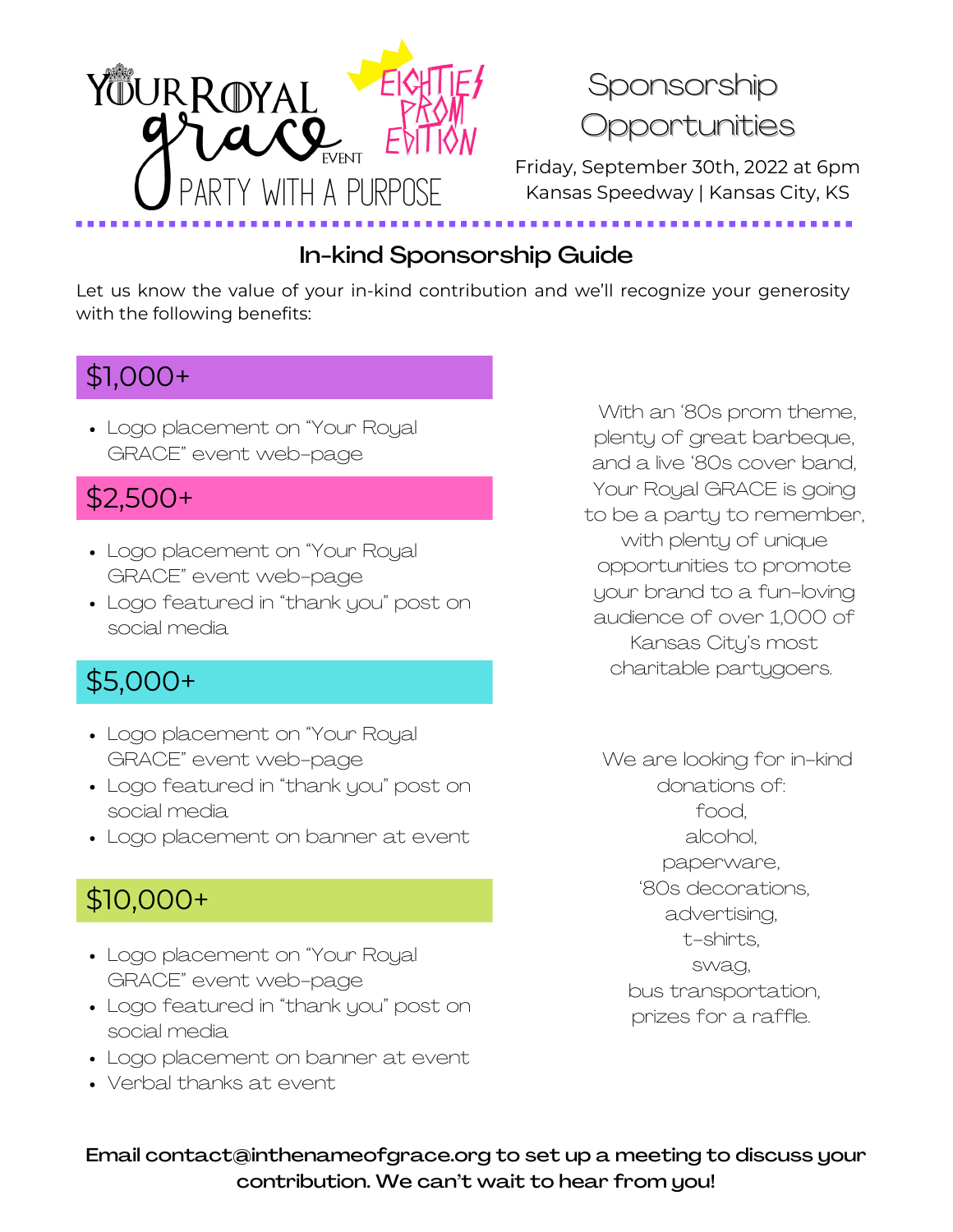

#### **DONOR GUIDE**

**MISSION:** In the Name of GRACE (Grace) is a 501(c)3 organization committed to providing safe and sober living opportunities to people recovering from substance abuse in the Kansas City Metro Area through Oxford Houses™. Grace was started by Rob and Anissa Elsey in 2016 as a result of their experience with substance abuse and the recovery process with their daughter. Rob realized the dire need for Oxford house in Kansas City, Missouri when he realized his daughter had taken that last bed, and he felt for fathers throughout Kansas City who might not be fortunate enough to find a safe and sober space for their child to start their journey towards sobriety. Grace has grown over the last five years into one of the largest recovery housing programs in the State of Missouri with 195 beds. In fact, Oxford House, Inc. recently awarded Grace the contract to oversee/fund all outreach support to Oxford Houses in the state of Missouri, covering Kansas City, Springfield, Columbia, and St. Louis. With this expansion, Grace will now be responsible for over 350 safe sober living beds and impact thousands of lives across our state. This creates a large funding requirement and the Grace model is unique because it does not rely on federal, state or local governmental funds to support the outreach to these Oxford Houses. Instead, Grace relies on grassroots donations, private grants, and our flagship event at the American Royal to raise the \$250,000 in required funds. With your help and support, In the Name of GRACE, which stands for "Giving Recovery Addicts/Alcoholics a Chance to Evolve," gives families like the Elseys a second chance at finding the grace we all need to evolve and lead safe, happy, and healthy lives.

YOUR ROYAL GRACE EVENT, Friday, September 30<sup>th</sup>, 2022 from 6pm-12am: In 2019, In the Name of GRACE partnered with the American Royal to host the first ever Your Royal GRACE fundraising event. With an '80s prom theme, plenty of great barbeque, and a live '80s cover band, the 2022 Your Royal GRACE is going to be a party to remember, but more importantly, it's also a chance to help In the Name of GRACE provide even more Oxford Housing for those in recovery.

**FUNDRAISING GOAL:** Our goal is to raise \$200,000 to support housing for people in recovery by 11:00pm on September 30th, 2022. If you can't attend Your Royal GRACE for whatever reason, you can still be part of helping people find that little bit of grace they need to start on the road to sobriety. Each Oxford House provides safe and sober living for up to 12 residents! Help Missouri provide another home for people in recovery and help families like the Elseys get one step closer to grace.

**HOW TO GIVE:** Visit https://inthenameofgrace.org/donate/ or email contact@inthenameofgrace.og to set up a meeting to discuss your gift. We can't wait to hear from you.